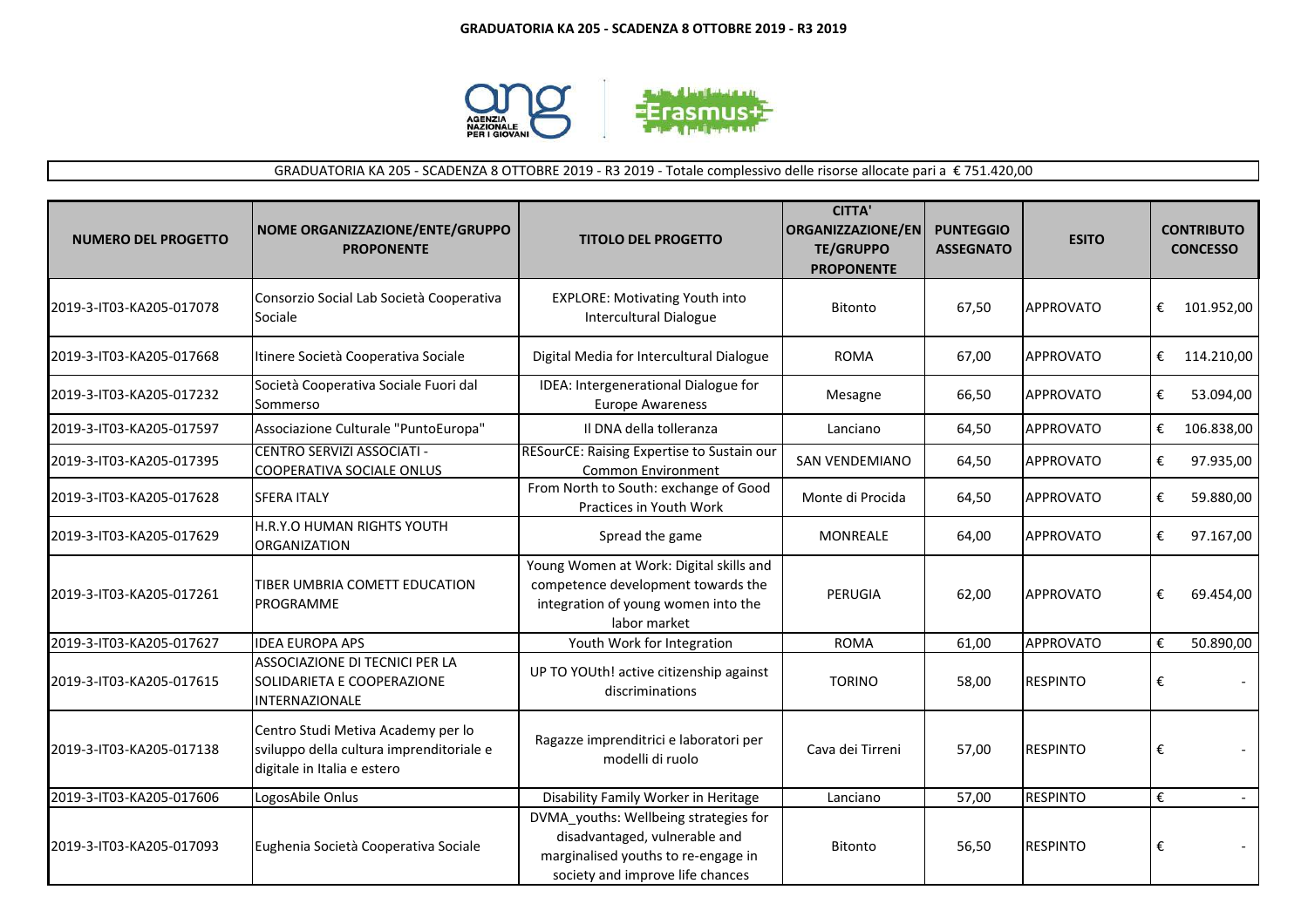| <b>NUMERO DEL PROGETTO</b> | NOME ORGANIZZAZIONE/ENTE/GRUPPO<br><b>PROPONENTE</b>                        | <b>TITOLO DEL PROGETTO</b>                                                                                                                                                            | <b>CITTA'</b><br>ORGANIZZAZIONE/EN<br><b>TE/GRUPPO</b><br><b>PROPONENTE</b> | <b>PUNTEGGIO</b><br><b>ASSEGNATO</b> | <b>ESITO</b>    | <b>CONTRIBUTO</b><br><b>CONCESSO</b> |  |
|----------------------------|-----------------------------------------------------------------------------|---------------------------------------------------------------------------------------------------------------------------------------------------------------------------------------|-----------------------------------------------------------------------------|--------------------------------------|-----------------|--------------------------------------|--|
| 2019-3-IT03-KA205-017067   | L ORMA SOCIETA SPORTIVA<br>DILETTANTISTICA A RESPONSABILITA<br>LIMITATA     | <b>Digital Addiction</b>                                                                                                                                                              | Milan                                                                       | 56,00                                | <b>RESPINTO</b> | €                                    |  |
| 2019-3-IT03-KA205-017362   | Agenzia per la Mobilità Internazionale                                      | S.W.O.T.: e-Social Work and Opportunity<br>Technological in a digital society                                                                                                         | Firenze                                                                     | 54,50                                | <b>RESPINTO</b> | €                                    |  |
| 2019-3-IT03-KA205-017794   | Federazione Internazionale Scambi Socio-<br>Culturale Giovanili "World Net" | <b>INART</b>                                                                                                                                                                          | Tito                                                                        | 54,00                                | <b>RESPINTO</b> | €                                    |  |
| 2019-3-IT03-KA205-017339   | Palma Nana soc. coop.                                                       | Catalizzatori di Comunità: formazioni per<br>il cambiamento                                                                                                                           | Palermo                                                                     | 53,00                                | <b>RESPINTO</b> | €                                    |  |
| 2019-3-IT03-KA205-017376   | Croce Rossa Italiana Ciampino                                               | <b>Telling Stories of Volunteers</b>                                                                                                                                                  | Ciampino                                                                    | 52,50                                | <b>RESPINTO</b> | €                                    |  |
| 2019-3-IT03-KA205-017225   | Centro Servizi Padova Solidale ODV                                          | WAVES: Words And Volunteering to<br><b>Enrich Societies</b>                                                                                                                           | Padova                                                                      | 52,00                                | <b>RESPINTO</b> | €                                    |  |
| 2019-3-IT03-KA205-017184   | Comune di Atri                                                              | ATRY: Actions and Training Resources for<br>Youngsters from disadvantaged contexts                                                                                                    | Atri                                                                        | 49,50                                | <b>RESPINTO</b> | €                                    |  |
| 2019-3-IT03-KA205-017532   | <b>COMUNE DI NARNI</b>                                                      | YOUNG "PLAYERS" FOR THE SUSTAINABLE<br>DEVELOPMENT                                                                                                                                    | <b>NARNI</b>                                                                | 49,50                                | <b>RESPINTO</b> | €                                    |  |
| 2019-3-IT03-KA205-017759   | Work in Progress onlus                                                      | Project Design Hub 4 EUvillages                                                                                                                                                       | Galatone                                                                    | 49,50                                | <b>RESPINTO</b> | €                                    |  |
| 2019-3-IT03-KA205-017374   | Consorzio Cooperative Sociali SGS Servizi<br>Globali Sociosanitari          | ASKMe - Exchange of best practices to<br>empower peer-support methods among<br>young people to overcome difficulties<br>regarding the labour market and<br>prevention of dropping out | Lanciano                                                                    | 49,00                                | <b>RESPINTO</b> | €                                    |  |
| 2019-3-IT03-KA205-017328   | Associazione Sergio Zavatta Onlus                                           | BUILT AND IMPROVE CHILD POLICY IN<br>YOUTH SECTOR ORGANIZATIONS                                                                                                                       | Rimini                                                                      | 47,00                                | <b>RESPINTO</b> | €                                    |  |
| 2019-3-IT03-KA205-017691   | Comune di Chieri                                                            | CommEUnity - strengthening the<br>competencies of youth workers to<br>support young people social inclusion and<br>active participation                                               | Chieri                                                                      | 47,00                                | <b>RESPINTO</b> | €                                    |  |
| 2019-3-IT03-KA205-017236   | Aps Creativi108                                                             | To Be-Life                                                                                                                                                                            | Bologna                                                                     | 46,00                                | <b>RESPINTO</b> | €                                    |  |
| 2019-3-IT03-KA205-017326   | SE.M.I. - SEEDS FOR MORE INTERCULTURE<br><b>APS</b>                         | youth Workers in Action to make more<br>effective the European Solidarity Corps<br>experience                                                                                         | Faenza                                                                      | 45,00                                | <b>RESPINTO</b> | €                                    |  |
| 2019-3-IT03-KA205-017281   | Cooperazione Paesi Emergenti                                                | Social talents challenge                                                                                                                                                              | Catania                                                                     | 44,00                                | <b>RESPINTO</b> | €                                    |  |
| 2019-3-IT03-KA205-017280   | GOEL Società Cooperativa Sociale                                            | Promoting Ethics and Innovation through<br>Social Entrepreneurship                                                                                                                    | Siderno                                                                     | 44,00                                | <b>RESPINTO</b> | €                                    |  |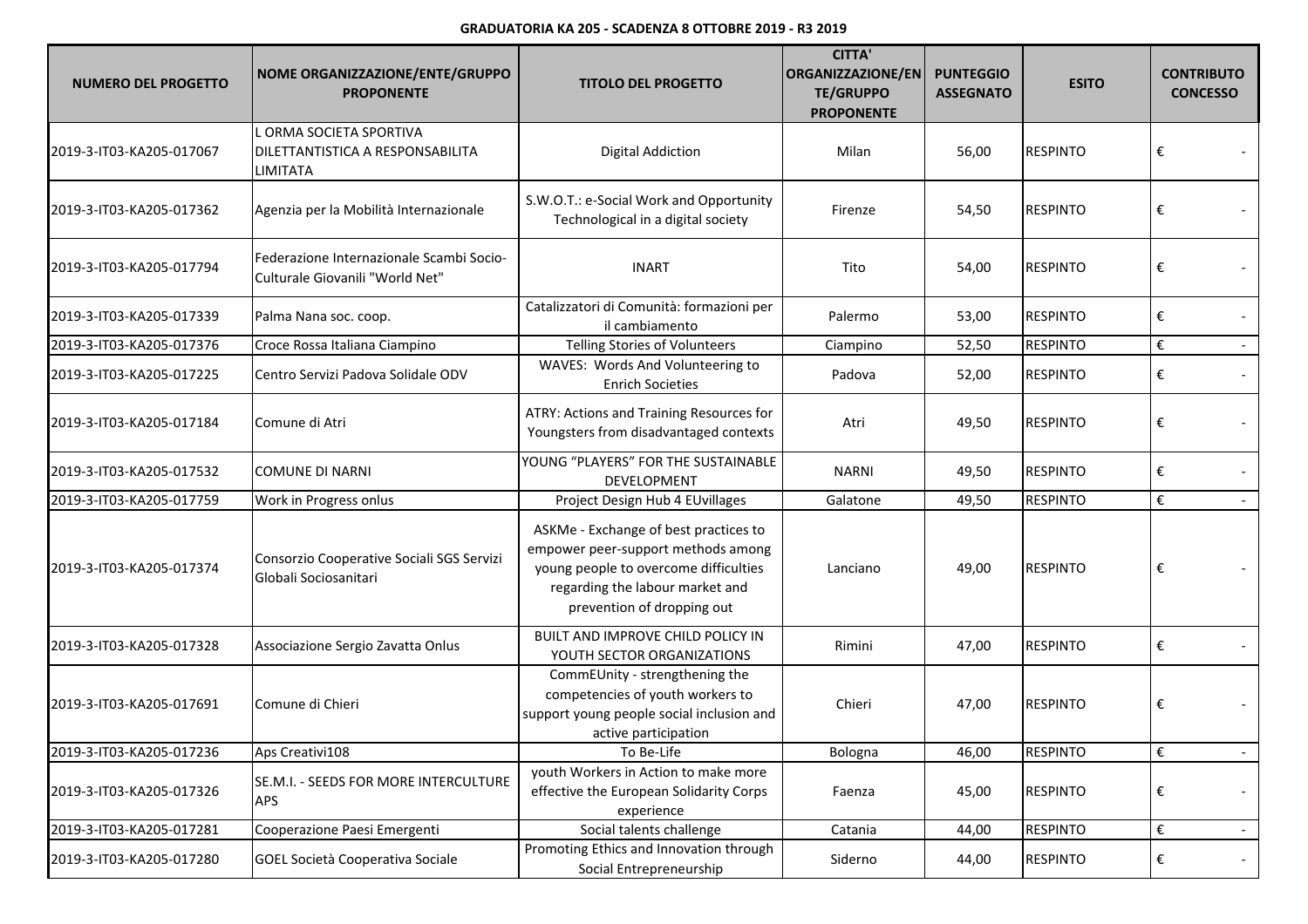## **GRADUATORIA KA 205 - SCADENZA 8 OTTOBRE 2019 - R3 2019**

| <b>NUMERO DEL PROGETTO</b> | NOME ORGANIZZAZIONE/ENTE/GRUPPO<br><b>PROPONENTE</b>                                                                                                         | <b>TITOLO DEL PROGETTO</b>                                                                    | <b>CITTA'</b><br><b>ORGANIZZAZIONE/EN</b><br><b>TE/GRUPPO</b><br><b>PROPONENTE</b> | <b>PUNTEGGIO</b><br><b>ASSEGNATO</b> | <b>ESITO</b>    | <b>CONTRIBUTO</b><br><b>CONCESSO</b> |        |
|----------------------------|--------------------------------------------------------------------------------------------------------------------------------------------------------------|-----------------------------------------------------------------------------------------------|------------------------------------------------------------------------------------|--------------------------------------|-----------------|--------------------------------------|--------|
| 2019-3-IT03-KA205-017697   | Ente Ottava Medievale di Orte                                                                                                                                | <b>Craftsmanship Renews Empowering</b><br>Activities for Youth                                | Orte                                                                               | 42,00                                | <b>RESPINTO</b> | €                                    |        |
| 2019-3-IT03-KA205-017361   | Nuovo Comitato il Nobel per i Disabili<br>onlus                                                                                                              | EMOJI :): - Educazione emotiva per youth<br>workers: nuovi metodi per i nuovi tempi.          | Gubbio                                                                             | 41,00                                | <b>RESPINTO</b> | €                                    |        |
| 2019-3-IT03-KA205-017418   | JUMP - Gioventù in riSalto                                                                                                                                   | Soul Food                                                                                     | Soverato                                                                           | 40,00                                | <b>RESPINTO</b> | €                                    | $\sim$ |
| 2019-3-IT03-KA205-017409   | Associazione Costiera Amalfitana Riserva<br><b>Biosfera</b>                                                                                                  | YEEES - Youth Employment,<br>Empowerment, Entrepreneurship<br>Strategies                      | Tramonti                                                                           | 39,00                                | <b>RESPINTO</b> | €                                    |        |
| 2019-3-IT03-KA205-017331   | FORMA CAMERA - AZIENDA SPECIALE<br>DELLA CAMERA DI COMMERCIO,<br>INDUSTRIA, ARTIGIANATO E AGRICOLTURA<br>DI ROMA PER LA FORMAZIONE<br><b>IMPRENDITORIALE</b> | NEETs for Entrerpreneurial Training                                                           | <b>ROMA</b>                                                                        | 39,00                                | <b>RESPINTO</b> | €                                    |        |
| 2019-3-IT03-KA205-017327   | Comune di Vasanello                                                                                                                                          | <b>Traditional Handicraft for Youth</b><br>Empowerment                                        | Vasanello                                                                          | 38,50                                | <b>RESPINTO</b> | €                                    |        |
| 2019-3-IT03-KA205-017550   | Cooperativa Sociale FOLIAS a r.l. - ONLUS                                                                                                                    | HANDS ON SKILLS GENERAL AWARENESS<br><b>NETWORK</b>                                           | Monterotondo                                                                       | 38,50                                | <b>RESPINTO</b> | €                                    |        |
| 2019-3-IT03-KA205-017718   | <b>OLTRE SRL</b>                                                                                                                                             | Transnational Orienta express Platform                                                        | Pescara                                                                            | 38,50                                | <b>RESPINTO</b> | €                                    |        |
| 2019-3-IT03-KA205-017228   | UISP TERRITORIALE CIRIE-SETTIMO-<br><b>CHIVASSO</b>                                                                                                          | EngAging in SocIal EnteRpreneurship                                                           | <b>CIRIE</b>                                                                       | 38,50                                | <b>RESPINTO</b> | €                                    |        |
| 2019-3-IT03-KA205-017260   | ASSOCIAZIONE PEOPLE HELP THE PEOPLE                                                                                                                          | ENSI a Network for an Inclusion                                                               | PALERMO                                                                            | 38,00                                | <b>RESPINTO</b> | €                                    |        |
| 2019-3-IT03-KA205-017637   | EUROPEAN GRANTS INTERNATIONAL<br><b>ACADEMY SRL</b>                                                                                                          | Sustainable Women Acting Green                                                                | <b>FOLIGNO</b>                                                                     | 37,00                                | <b>RESPINTO</b> | €                                    |        |
| 2019-3-IT03-KA205-017551   | UNIVERSITA DEGLI STUDI DI NAPOLI<br>'ORIENTALE                                                                                                               | Spaesamenti - Meetings on Cinematic<br>Borderscapes                                           | naples                                                                             | 36,00                                | <b>RESPINTO</b> | €                                    |        |
| 2019-3-IT03-KA205-017294   | Istituto Comprensivo San Giovanni Bosco                                                                                                                      | Let's transform disability in ABILITY                                                         | Catania                                                                            | 35,50                                | <b>RESPINTO</b> | €                                    |        |
| 2019-3-IT03-KA205-017692   | Informatici Senza Frontiere ONLUS                                                                                                                            | MigraCodelT: Training and Including Third<br>Country Nationals in the Technical Job<br>Market | Treviso                                                                            | 34,50                                | <b>RESPINTO</b> | €                                    |        |
| 2019-3-IT03-KA205-017720   | Istituto Tecnico Superiore Efficienza<br>Energetica-L'Aquila                                                                                                 | <b>ITAHUB</b>                                                                                 | L'Aquila                                                                           | 33,50                                | <b>RESPINTO</b> | €                                    |        |
| 2019-3-IT03-KA205-017719   | OpenHub S.r.l.s.                                                                                                                                             | Towards a Sustainable Tourism                                                                 | Scoppito                                                                           | 32,50                                | <b>RESPINTO</b> | €                                    |        |
| 2019-3-IT03-KA205-017032   | VIVAIO PER L'INTRAPRENDENZA<br>Associazione Promozione Sociale                                                                                               | <b>Enhancing Development of</b><br>Entrepreneurial Mindset for Young People                   | Firenze                                                                            | 32,00                                | <b>RESPINTO</b> | €                                    |        |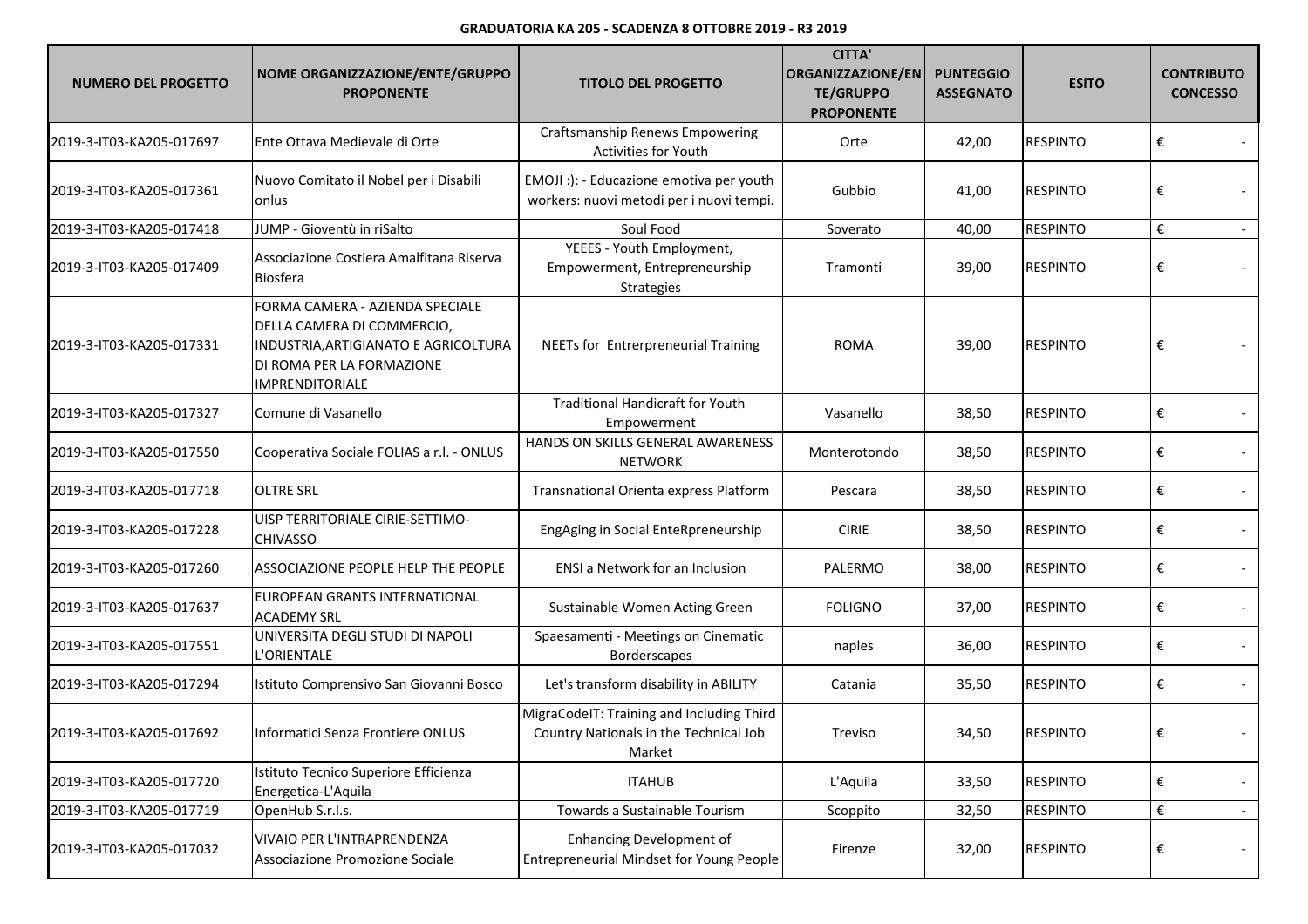## **GRADUATORIA KA 205 - SCADENZA 8 OTTOBRE 2019 - R3 2019**

| <b>NUMERO DEL PROGETTO</b> | NOME ORGANIZZAZIONE/ENTE/GRUPPO<br><b>PROPONENTE</b>                                | <b>TITOLO DEL PROGETTO</b>                                                                                                                       | <b>CITTA'</b><br><b>ORGANIZZAZIONE/EN</b><br><b>TE/GRUPPO</b><br><b>PROPONENTE</b> | <b>PUNTEGGIO</b><br><b>ASSEGNATO</b> | <b>ESITO</b>    | <b>CONTRIBUTO</b><br><b>CONCESSO</b> |
|----------------------------|-------------------------------------------------------------------------------------|--------------------------------------------------------------------------------------------------------------------------------------------------|------------------------------------------------------------------------------------|--------------------------------------|-----------------|--------------------------------------|
| 2019-3-IT03-KA205-017651   | Associazione di promozione sociale<br><b>TUBEROSE</b>                               | FILMAKING AGAINST VIOLENCE                                                                                                                       | <b>ROMA</b>                                                                        | 30,00                                | <b>RESPINTO</b> | €                                    |
| 2019-3-IT03-KA205-017657   | Totius Mundi Una Domus                                                              | Don't let me down!                                                                                                                               | messina                                                                            | 26,00                                | <b>RESPINTO</b> | €                                    |
| 2019-3-IT03-KA205-017707   | UNIONE COMUNI GARFAGNANA                                                            | Supporting Capacities of Operators in<br>Returning Emigrants Tourism for Work<br>and Occupation                                                  | CASTELNUOVO<br>GARFAGNANA                                                          | 22,50                                | <b>RESPINTO</b> | €                                    |
| 2019-3-IT03-KA205-017375   | La Fucina dei Saperi                                                                | <b>European Cooking MasterClass</b>                                                                                                              | Castellammare di<br>Stabia                                                         | 22,00                                | <b>RESPINTO</b> | €                                    |
| 2019-3-IT03-KA205-017279   | ASSOCIAZIONE SLOW TOURISM ALTO<br><b>ADIGE</b>                                      | Rete europea dei giovani imprenditori                                                                                                            | Bolzano                                                                            | 21,50                                | <b>RESPINTO</b> | €                                    |
| 2019-3-IT03-KA205-017582   | PROGEU-PROGRESS IN EUROPEAN UNION<br>ISTITUTO PER LO SVILUPPO                       | Cooperate with Spivak                                                                                                                            | <b>ROMA</b>                                                                        | 19,50                                | <b>RESPINTO</b> | €                                    |
| 2019-3-IT03-KA205-017333   | onlus M.I.t.R.A. Muoversi Insieme tra<br>Realtà Affini                              | Esigenze degli adolescenti sportivi al di là<br>della prestazione                                                                                | Pescara                                                                            | 19,00                                | <b>RESPINTO</b> | €                                    |
| 2019-3-IT03-KA205-017396   | artemista                                                                           | LAMA Learning Action for Media<br>Awareness                                                                                                      | Spessa                                                                             | 0,00                                 | <b>RESPINTO</b> | €                                    |
| 2019-3-IT03-KA205-017708   | ASSOCIAZIONE CULTURALE JUMPIN                                                       | Increasing Employability of Youth with<br>Disability through Digital Training                                                                    | <b>POGGIARDO</b>                                                                   | 0,00                                 | <b>RESPINTO</b> | €                                    |
| 2019-3-IT03-KA205-017644   | <b>ASSOCIAZIONE CULTURALE STRAUSS</b>                                               | GREENday - Youth Entrepreneurship,<br>Environmental Start-Ups                                                                                    | MUSSOMELI                                                                          | 0,00                                 | <b>RESPINTO</b> | €                                    |
| 2019-3-IT03-KA205-017109   | Associazione di Promozione Sociale<br>Bee.com                                       | Gaming For Education: Tools and<br>Methodology for the inclusion of young<br>migrants                                                            | Borgo San Lorenzo                                                                  | 0,00                                 | <b>RESPINTO</b> | €                                    |
| 2019-3-IT03-KA205-017014   | <b>ASSOCIAZIONE SIKANIE</b>                                                         | Integration 101: Youth Work for a More<br><b>Inclusive Society</b>                                                                               | Sinagra                                                                            | 0,00                                 | <b>RESPINTO</b> | €                                    |
| 2019-3-IT03-KA205-017262   | BENIAMINO SOCIETA' COOPERATIVA<br>SOCIALE A RESPONSABILITA' LIMITATA-<br>O.N.L.U.S. | Smart Citizenship for Youth                                                                                                                      | <b>CAMPO NELL ELBA</b>                                                             | 0,00                                 | <b>RESPINTO</b> | €                                    |
| 2019-3-IT03-KA205-017732   | CENTRO DI VOLONTARIATO<br>INTERNAZIONALE                                            | MigrantMinds                                                                                                                                     | <b>UDINE</b>                                                                       | 0,00                                 | <b>RESPINTO</b> | €                                    |
| 2019-3-IT03-KA205-017186   | <b>CESDA SRL</b>                                                                    | LawyEUr                                                                                                                                          | <b>VITTORIA</b>                                                                    | 0,00                                 | <b>RESPINTO</b> | €                                    |
| 2019-3-IT03-KA205-017504   | Comunità delle Università Mediterranee                                              | Student-centered University education.<br>Problem Based Learning (PBL) and<br>Community-Oriented Education (COE): a<br>different way of teaching | Bari                                                                               | 0,00                                 | <b>RESPINTO</b> | €                                    |
| 2019-3-IT03-KA205-017386   | Comunità delle Università Mediterranee                                              | Higher Education, Youth Mobility and<br>Alternative Teaching: Nutrition and<br>Biodiversity                                                      | Bari                                                                               | 0,00                                 | <b>RESPINTO</b> | €                                    |